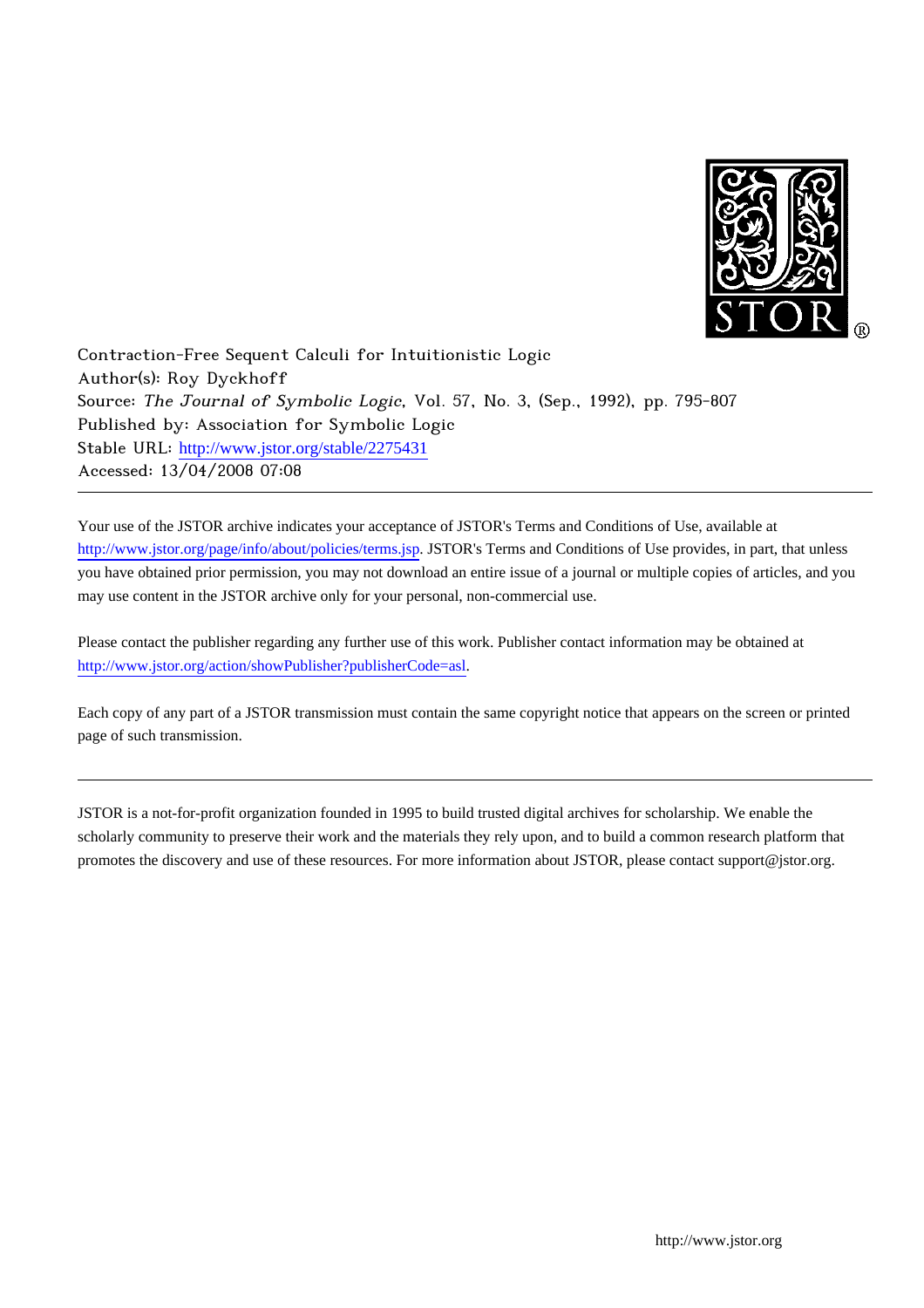# CONTRACTION-FREE SEQUENT CALCULI FOR INTUITIONISTIC LOGIC

### **ROY DYCKHOFF**

§0. Prologue. Gentzen's sequent calculus LJ, and its variants such as G3 [21], are (as is well known) convenient as a basis for automating proof search for IPC (intuitionistic propositional calculus). But a problem arises: that of detecting loops, arising from the use (in reverse) of the rule  $\Rightarrow$  for implication introduction on the left. We describe below an equivalent calculus, yet another variant on these systems, where the problem no longer arises: this gives a simple but effective decision procedure for IPC.

The underlying method can be traced back forty years to Vorob'ev [33], [34]. It has been rediscovered recently by several authors (the present author in August 1990, Hudelmaier [18], [19], Paulson [27], and Lincoln et al. [23]). Since the main idea is not plainly apparent in Vorob'ev's work, and there are mathematical applications [28], it is desirable to have a simple proof. We present such a proof, exploiting the Dershowtiz-Manna theorem [4] on multiset orderings.

§1. Introduction. Consider the task of constructing proofs in Gentzen's sequent calculus LJ of intuitionistic sequents  $\Gamma \Rightarrow G$ , where  $\Gamma$  is a set of assumption formulae and  $G$  is a formula (in the language of zero-order logic, using the nullary constant f [absurdity], the unary constant  $\neg$  [negation, with  $\neg A =_{def} A \supset f$ ] and the binary constants  $\&$ ,  $\vee$ , and  $\supset$  [conjunction, disjunction, and implication respectively]). By the Hauptsatz [15], there is an apparently simple algorithm which breaks up the sequent, growing the proof tree until one reaches axioms (of the form  $\Gamma \Rightarrow A$  where A is in  $\Gamma$ ), or can make no further progress and must backtrack or even abandon the search. (Gentzen's argument in fact was to use the subformula property derived from the Hauptsatz to limit the size of the search tree. Došen [5] improves on this argument.)

Some extra effort is required to ensure termination. Suppose we use a version of the calculus with a contraction rule: then, at every step, we may choose to *dupli*cate a formula before breaking it up. With care, one can remove the contraction rule almost entirely, but a trace of it remains in the rule  $\Rightarrow \Rightarrow$ : in using this rule (in reverse) to extend the proof tree above a node labelled  $A \supset B$ ,  $\Gamma \Rightarrow G$  we must

© 1992, Association for Symbolic Logic 0022-4812/92/5703-0003/\$02.30

Received February 15, 1991; revised July 10, 1991.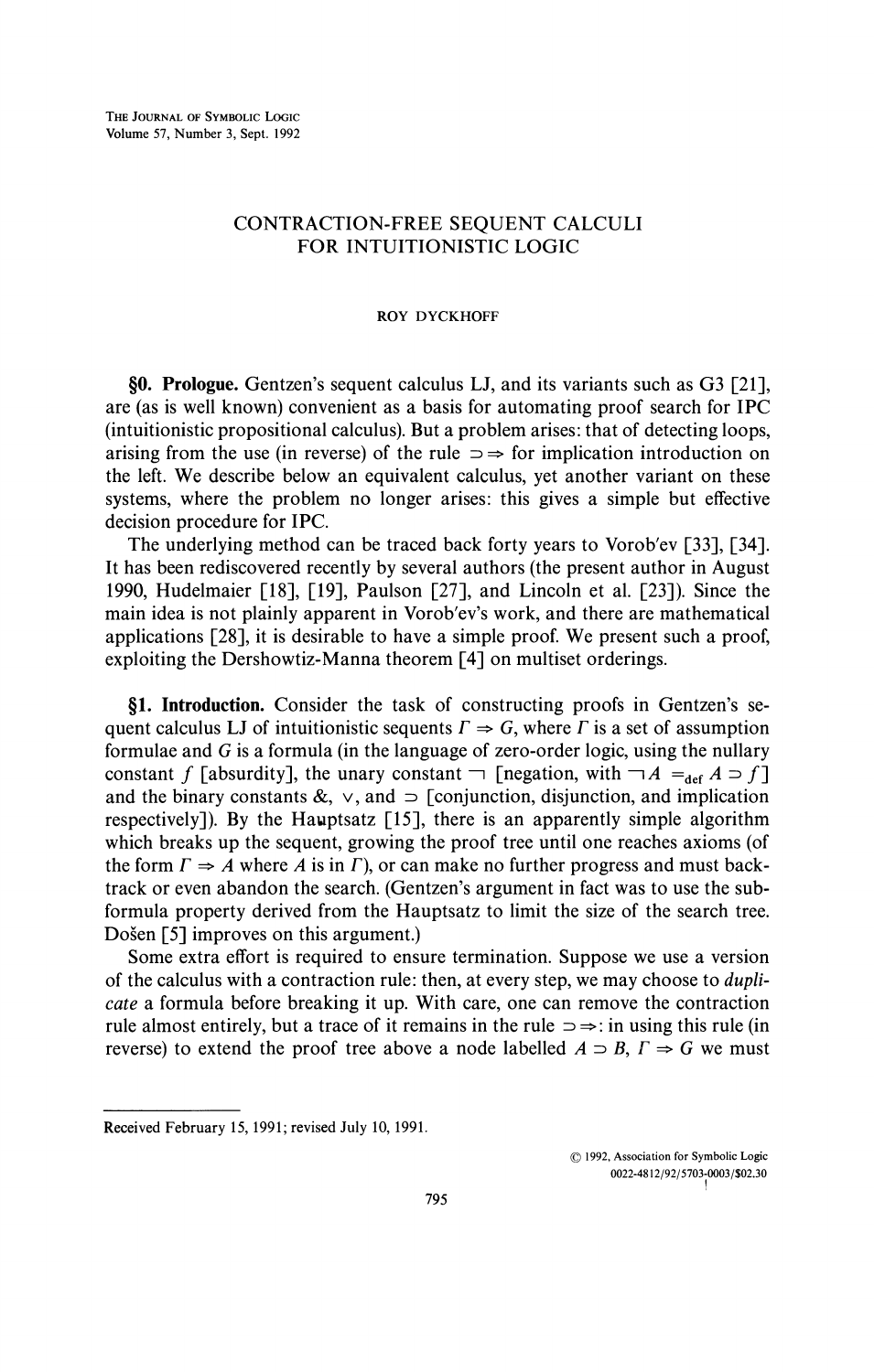#### **ROY DYCKHOFF**

duplicate the formula  $A \supset B$ , generating children  $A \supset B$ ,  $\Gamma \Rightarrow A$  and B,  $\Gamma \Rightarrow G$ . (Consider trying to prove  $\neg$  ( $A \lor \neg A$ )  $\Rightarrow$  f without doing such duplication.) This duplication forbids the argument that the size, by some measure, of the sequent has been diminished, and hence that the search must terminate. We could, following standard practice, use a stack to detect looping—but the looping tests are expensive, and complicate the task of extending the technique to the first-order case.

In the present work we give a sound complete calculus LJT for constructing such proofs, but with no primitive rule for contraction: the only essential change is to the rule  $\Rightarrow$ . This provides a simple decision procedure for IPC.

Note that our description of LJT as "contraction-free" is based on our view of the sequent calculus as intended to be used from the root up: we have no qualms therefore about having primitive rules with the same formulae as antecedents in each of two premisses. Thus the apparent move from premisses  $\Gamma \Rightarrow A$  and  $\Gamma \Rightarrow B$ to the conclusion  $\Gamma \Rightarrow A \& B$  does *not* require a contraction to be done on the multiset  $\Gamma$ ,  $\Gamma$  containing twice as many copies of everything in  $\Gamma$  as  $\Gamma$  itself has. The two copies of  $\Gamma$  are, on being observed to be equal as multisets, just merged. From the viewpoint of Girard's linear logic [16], this counts as a contraction: from ours, concerned with termination of an algorithm, it does not. Both linear logic and the present work can be seen as means of controlling the use of the contraction rule, but in different ways.

LJT does not have the subformula property. Nevertheless, it has it in an obvious weak sense: one can work out what formulae are able to appear in a proof of a particular end-sequent.

82. Logical preliminaries. First, we present a complete set of sound rules for the sequent calculus LJ, essentially due to Gentzen [15]. Of various presentations, such as G3 of Kleene [21, p. 481], that by Dragalin [6] suits us best: but that covers the multi-succedent version GHPC.

Sequents are of the form

## FormulaMultiset  $\Rightarrow$  Formula,

where a *multiset* [4] is a set in which repetitions are allowed, but no account of order is taken. A,  $\Gamma$  denotes the multiset containing an occurrence of  $\Lambda$ , the remainder being the multiset  $\Gamma$ . We require no structural rules, other than those implicit in the use of multisets (so permutations are allowed). We easily see (using Dragalin's arguments, for example) that the rules of weakening, contraction and cut are admissible. These arguments apply when the use of the axiom rule (see below) is confined to atomic formulae A: it then follows that the more general usage is also admissible.

Our presentation (Figure 1) differs a little from Gentzen's, but the differences are trivial enough to allow us the use of the name LJ of his system: modulo renaming of some variables (in the first-order case), proofs in our system translate directly into his system and vice versa. Note that we do *not* require contraction: its only essential use is built into our formulation of the rule  $\Rightarrow$ . (Our reason for using multisets rather than sets is to avoid concealing a contraction rule in the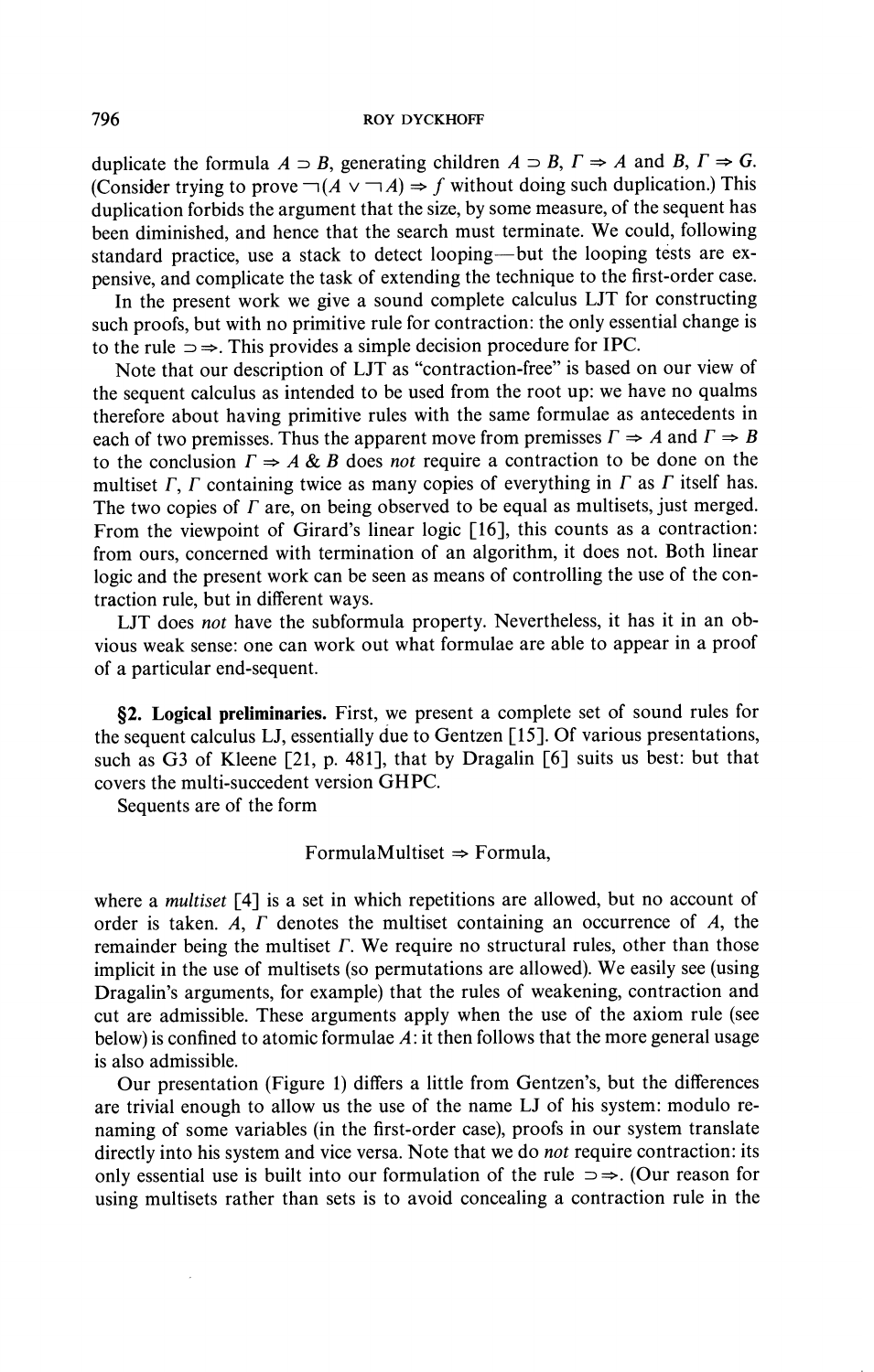Axiom  
\n
$$
A, \Gamma \Rightarrow A
$$
  
\n $f \Rightarrow \boxed{f}, \Gamma \Rightarrow G$   
\n $\&\Rightarrow \frac{A, B, \Gamma \Rightarrow G}{[A \& B], \Gamma \Rightarrow G}$   
\n $\forall \Rightarrow \frac{A, \Gamma \Rightarrow G}{[A \lor B], \Gamma \Rightarrow G}$   
\n $\Rightarrow \forall \frac{P \Rightarrow A \quad P \Rightarrow B}{[A \lor B]} \quad \Rightarrow \forall \frac{P \Rightarrow A \quad P \Rightarrow B}{[A \lor B]} \quad \frac{P \Rightarrow B}{[A \lor B]}$   
\n $\Rightarrow \Rightarrow \frac{A \Rightarrow B, \Gamma \Rightarrow A \quad B, \Gamma \Rightarrow G}{[A \Rightarrow B], \Gamma \Rightarrow G}$   
\n $\Rightarrow \Rightarrow \frac{A, \Gamma \Rightarrow B}{[A \Rightarrow B]} \quad \Rightarrow \Rightarrow \frac{A, \Gamma \Rightarrow B}{[A \Rightarrow B]}$   
\nEVALUATE:

Figure 1

notation.) Our objective is contraction elimination, and we shall show how, in the zero-order case, even this one (disguised) use can also be eliminated.

In the presentation of these rules, in each case the formula in the conclusion which is designated the *principal formula* is boxed. A similar convention applies in some of the proofs below.

Note the occurrence of  $A \supset B$  in the major premiss of the  $\supset \Rightarrow$  rule. But for this, all the rules have the property that each premiss is simpler than the conclusion. We shall replace this rule by some similar rules which allow the same set of theorems. Let LJT denote the formal system having the above rules, minus  $\Rightarrow$ , augmented by the four rules of Figure 2, routinely seen to be admissible in LJ. (The T is for "terminating".)

$$
\Rightarrow_{1} \qquad \qquad \frac{B, A, \Gamma \Rightarrow G}{A \supset B, A, \Gamma \Rightarrow G} [A \text{ being atomic}]
$$

$$
\Rightarrow_{2} C \Rightarrow (D \Rightarrow B), \Gamma \Rightarrow G
$$
  

$$
(C \& D) \Rightarrow B, \Gamma \Rightarrow G
$$

$$
\Rightarrow_{3} \qquad \qquad \frac{C \supset B, D \supset B, \Gamma \Rightarrow G}{(C \vee D) \supset B, \Gamma \Rightarrow G}
$$

$$
\supset \Rightarrow_4 \qquad \qquad \frac{D \supset B, \Gamma \Rightarrow C \supset D \qquad B, \Gamma \Rightarrow G}{(C \supset D) \supset B, \Gamma \Rightarrow G}
$$

## FIGURE 2

We regard the formula f as not being atomic. Note that the rule  $\Rightarrow \Rightarrow_1$  is sound even if the formula  $A$  is not atomic: what matters is that we can show that its use just when  $A$  is atomic suffices. It is easy to show that weakening is (still) an admissible rule of this system: so therefore also is the rule that from  $\Gamma \Rightarrow G$  one may infer  $f \supset B$ ,  $\Gamma \Rightarrow G$ —a rule one might otherwise expect to be primitive in LJT.

Note that the first three of these four new rules are invertible-if the conclusion is provable in LJ, so is the premiss. The fourth rule has the property that if the conclusion is provable in LJ, so is the second premiss.

Our arguments will use various forms of induction, one of which is on the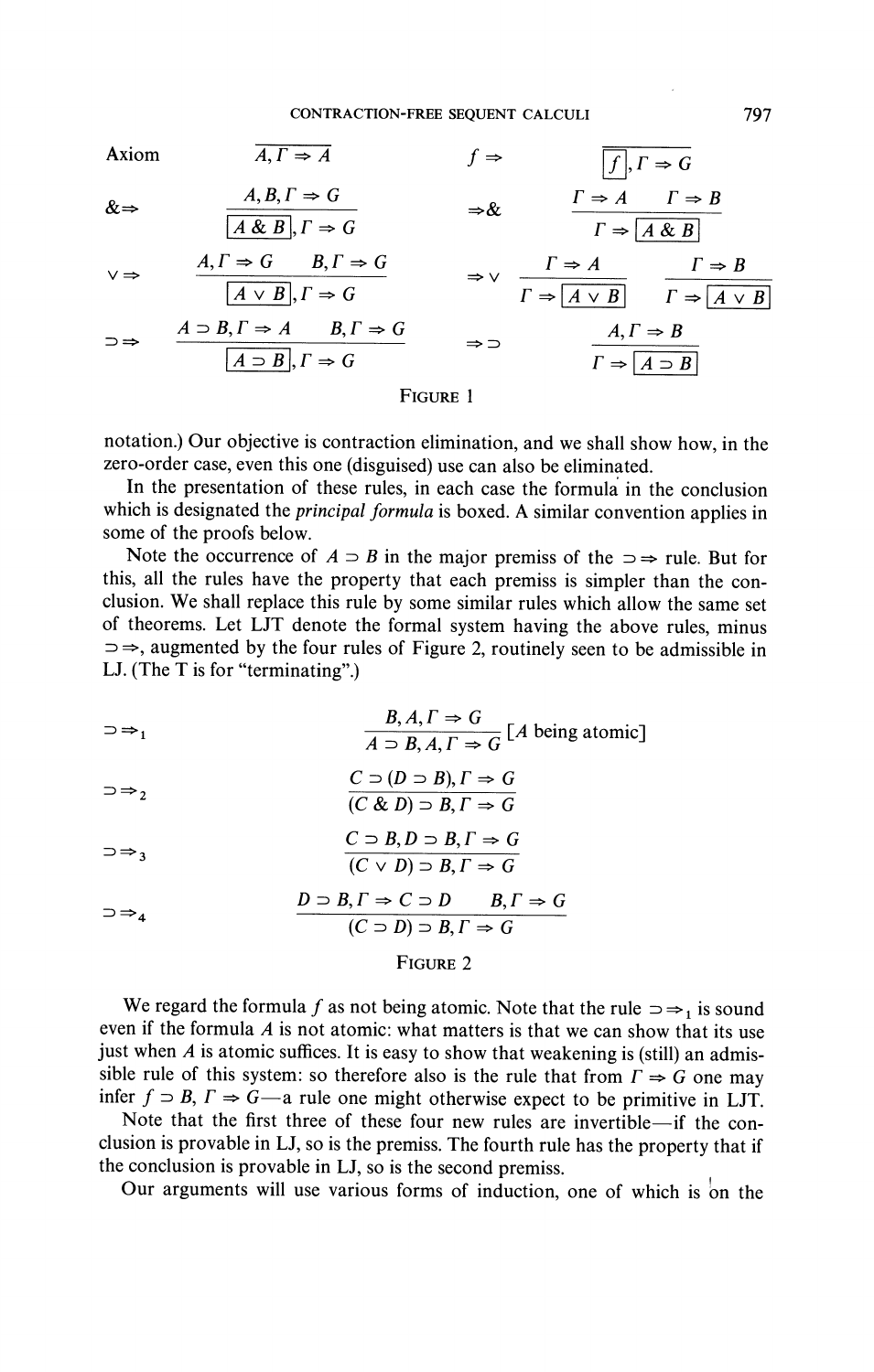"size" of sequents. We measure the size of sequents as follows; but first we define an ordering on formulas. The *weight*,  $wt(A)$ , of a formula A is a positive integer defined recursively as follows:  $wt(A) = wt(f) = 1$  for atomic A,  $wt(A \vee B) =$  $wt(A \supset B) = wt(A) + wt(B) + 1$ , and  $wt(A \& B) = wt(A) + wt(B) + 2$ . This gives us a well-founded order relation  $>$  on formulae, with  $A > B$  iff wt(A)  $>$  wt(B). Note for later use that, for example, wt( $(C & D) \supset B$ ) > wt( $C \supset (D \supset B)$ ).

Now treat the antecedent formulae of a sequent together with its succedent as a multiset. Then, by definition,  $\Gamma \gg \Delta$  iff the multiset  $\Delta$  is obtained from the multiset  $\Gamma$  by replacing one or more formulas of  $\Gamma$  by zero or more formulas, each of which is of lower weight than one of the replaced formulas. This is the multiset *ordering* of Dershowitz and Manna, known [4] to be well-founded if the ordering on formulae is. Note that in each of the rules of LJT, the conclusion is in the relation  $\gg$  to each of the associated premisses (if any).

Below, we shall talk informally about the "size" of a sequent: arguments using this undefined concept can be formalised as arguments by well-founded induction on the relation  $\gg$ . To see how to convert these (in the cases considered below) into arguments by induction on the natural numbers, see [4].

§3. Main results. The idea of the proof that LJT is equivalent to LJ is to consider an LJ-provable sequent, and use wherever possible one of the invertible rules of LJ to replace it by a simpler (with respect to the ordering  $\gg$ ) LJ-provable sequent. In the case that the final step of the LJ proof of the given sequent is by means of  $\Rightarrow$ , we use one of the rules  $\Rightarrow$ <sub>1</sub>,...,  $\Rightarrow$   $\Rightarrow$ <sub>4</sub>. The only difficulty arises with the  $\Rightarrow$   $\rightarrow$  rule, since its conclusion is not quite general enough: as well as the implication  $A \supset B$  being introduced, the antecedent has to contain an occurrence of the atomic left-subformula A. We therefore prove a lemma which implies that in constructing the proof from the root up we may delay uses of this rule (with  $A \supset B$  the principal formula, A being atomic) until the atom A occurs on the left of the sequent to be proved.

DEFINITION. A formula of the form  $A \supset B$  is said to be *awkward* if A is atomic (recall that f is not regarded as atomic). A multiset  $\Gamma$  is said to be *irreducible* if it contains no pair A,  $A \supset B$  where  $A \supset B$  is awkward, and neither absurdity nor a conjunction nor a disjunction. A sequent is *irreducible* if its antecedent is irreducible. An LJ proof is *clumsy* if the principal formula of the final step is on the left and is awkward; otherwise it is sensible.

LEMMA 1. Any LJ-provable irreducible sequent has a sensible proof.

PROOF. Otherwise, some LJ-provable irreducible sequents have only clumsy proofs. Consider, among all proofs of all such sequents, one of the shortest (where "length" of proof is measured along the leftmost branch): let it be  $\Pi$ , with endsequent  $\Gamma \Rightarrow G$ . So, the final step of  $\Pi$  has an awkward principal formula  $A \supset B$ on the left. Then  $\Gamma \equiv A \supset B$ ,  $\Gamma'$  and  $\Gamma$  is irreducible (and so A is not in  $\Gamma'$ ). So the proof looks like

(1)  
\n
$$
\frac{\Pi'}{A \supset B, \Gamma' \Rightarrow A} \qquad \frac{\Pi''}{B, \Gamma' \Rightarrow G}
$$
\n
$$
\boxed{A \supset B}, \Gamma' \Rightarrow G
$$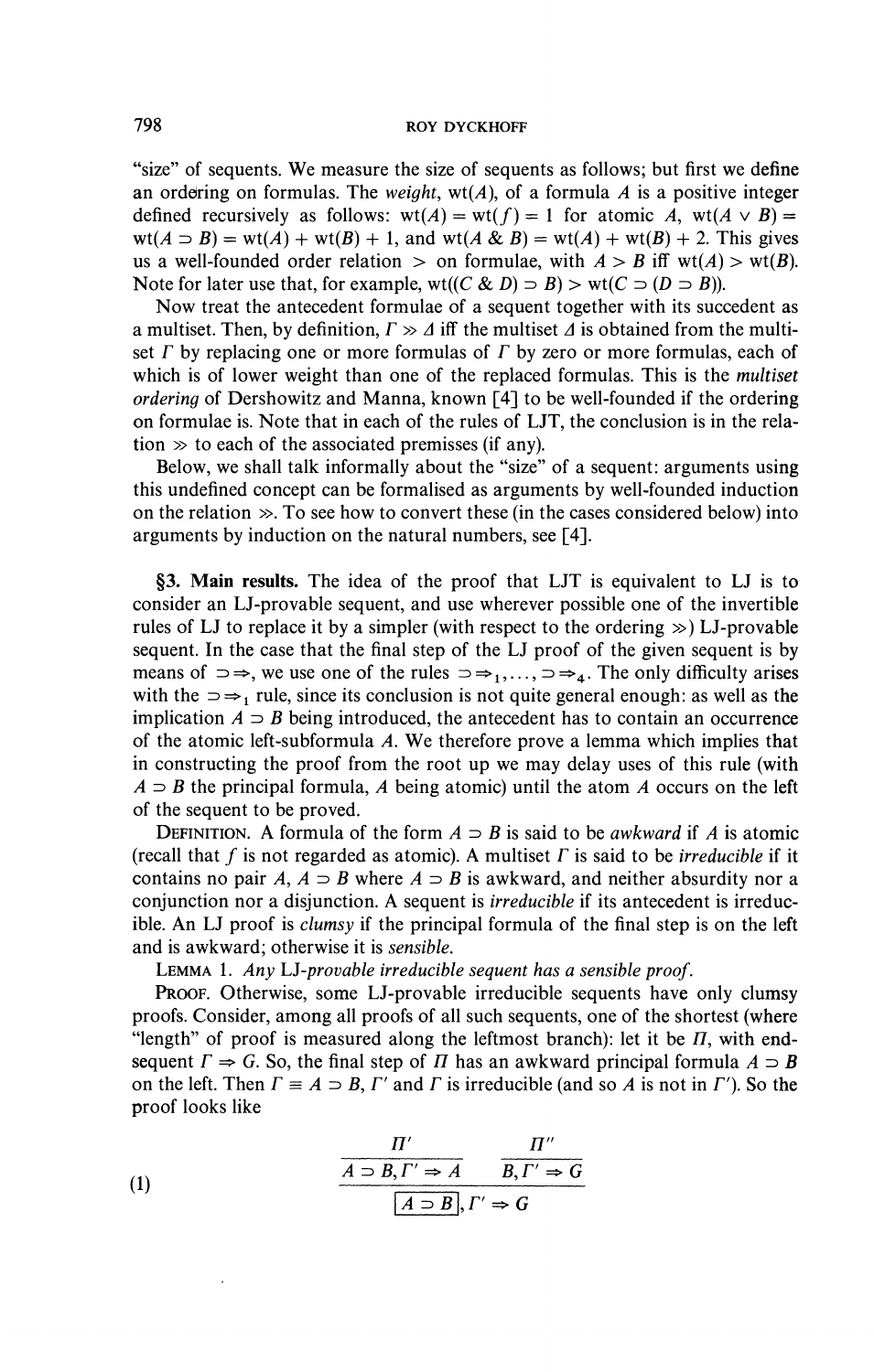Since A does not occur in  $\Gamma'$ , and cannot be identical to  $A \supset B$ , the proof  $\Pi'$  is nontrivial. Its end-sequent has irreducible  $\Gamma$  as its antecedent, so, by the inductive assumption, it has a sensible proof  $\Pi'''$ . Consider its final step. Since A is atomic, this step must be by  $*\Rightarrow$ , where  $*$  is one of the logical constants f, &,  $\vee$  or  $\supset$ . Since  $\Gamma$  is irreducible, \* must be  $\supset$ . Let  $D \supset E$  be the principal formula of the final step: since  $\Pi'''$  is sensible, D is not atomic. The proof of  $\Gamma \Rightarrow G$  now looks as follows:

(2)  

$$
\frac{H_0}{A \supset B, D \supset E, \Gamma'' \Rightarrow D} \xrightarrow{H_1} \frac{\Pi_1}{E, A \supset B, \Gamma'' \Rightarrow A} \frac{\Pi''}{B, D \supset E, \Gamma'' \Rightarrow G}
$$
  

$$
\frac{A \supset B, \boxed{D \supset E}, \Gamma'' \Rightarrow A}{\boxed{A \supset B}, D \supset E, \Gamma'' \Rightarrow G}
$$

and we permute this into

(3) 
$$
\frac{\Pi_0}{A \supset B, D \supset E, \Gamma'' \Rightarrow D} \xrightarrow{\overline{A \supset B, E, \Gamma'' \Rightarrow A} \overline{B, E, \Gamma'' \Rightarrow G}}
$$

$$
\frac{\Pi_1}{B, E, \Gamma'' \Rightarrow D} \xrightarrow{\overline{A \supset B, E, \Gamma'' \Rightarrow B}} \overline{E, \overline{A \supset B}, \Gamma'' \Rightarrow G} \Rightarrow
$$

$$
A \supset B, \overline{D \supset E}, \Gamma'' \Rightarrow G \Rightarrow \overline{A \supset B} \Rightarrow \overline{A \supset B} \Rightarrow \overline{A \supset B} \Rightarrow \overline{A \supset B} \Rightarrow \overline{A \supset B} \Rightarrow \overline{A \supset B} \Rightarrow \overline{A \supset B} \Rightarrow \overline{A \supset B} \Rightarrow \overline{A \supset B} \Rightarrow \overline{A \supset B} \Rightarrow \overline{A \supset B} \Rightarrow \overline{A \supset B} \Rightarrow \overline{A \supset B} \Rightarrow \overline{A \supset B} \Rightarrow \overline{A \supset B} \Rightarrow \overline{A \supset B} \Rightarrow \overline{A \supset B} \Rightarrow \overline{A \supset B} \Rightarrow \overline{A \supset B} \Rightarrow \overline{A \supset B} \Rightarrow \overline{A \supset B} \Rightarrow \overline{A \supset B} \Rightarrow \overline{A \supset B} \Rightarrow \overline{A \supset B} \Rightarrow \overline{A \supset B} \Rightarrow \overline{A \supset B} \Rightarrow \overline{A \supset B} \Rightarrow \overline{A \supset B} \Rightarrow \overline{A \supset B} \Rightarrow \overline{A \supset B} \Rightarrow \overline{A \supset B} \Rightarrow \overline{A \supset B} \Rightarrow \overline{A \supset B} \Rightarrow \overline{A \supset B} \Rightarrow \overline{A \supset B} \Rightarrow \overline{A \supset B} \Rightarrow \overline{A \supset B} \Rightarrow \overline{A \supset B} \Rightarrow \overline{A \supset B} \Rightarrow \overline{A \supset B} \Rightarrow \overline{A \supset B} \Rightarrow \overline{A \supset B} \Rightarrow \overline{A \supset B} \Rightarrow \overline{A \supset B} \Rightarrow \overline{A \supset B} \Rightarrow \overline{A \supset B} \Rightarrow \overline{A \supset B} \Rightarrow \overline{A \supset B} \Rightarrow \overline{A \supset B} \Rightarrow \overline
$$

where  $\Pi_2/E, B, \Gamma'' \Rightarrow G$  is routinely derived by substituting E for  $D \supset E$  at appropriate occurrences of the latter in  $\Pi''/B$ ,  $D \supset E$ ,  $\Gamma'' \Rightarrow G$ , dealing with the lowest principal occurrence by discarding the major premiss.

Thus, we have found a proof (3) of  $\Gamma \Rightarrow G$  in which the principal formula  $(D \supset E)$  of the final step is not awkward, as required. П

REMARK. Using the same methods, it is not hard to show that any LJ-provable sequent, not having a pair A,  $A \supset B$  of antecedent formulae with A atomic, has a sensible proof. This result is stronger than we need for Theorem 1 below, but is required when extending the ideas to the first-order case. The lemma could, in part, be extracted from Lemma 7 in [22]. One could also go further and make all the subproofs sensible.

LEMMA 2.  $\vdash_{\mathsf{LI}} \Gamma$ ,  $(C \supset D) \supset B \Rightarrow C \supset D$  iff  $\vdash_{\mathsf{LI}} \Gamma$ ,  $D \supset B \Rightarrow C \supset D$ . PROOF. Trivial [34].

THEOREM 1. The systems LJ and LJT are equivalent.

**PROOF.** As noted earlier, it is routine to show that any sequent provable in LJT is provable in LJ, using the admissibility of cut, contraction, and weakening in the latter.

The important part is the converse. We argue by induction on the "size" of the sequent being proved (not on the structure of the proof).

Suppose  $\vdash_{\text{LI}} \Gamma \Rightarrow G$ . Several cases arise:

(a)  $\Gamma$  contains  $f$ : then there is a trivial proof (by  $f \Rightarrow$ ) of  $\Gamma \Rightarrow G$  in LJT.

(b)  $\Gamma$  contains a conjunction A & B. Let  $\Gamma = A \& B, \Gamma'$ . Then A, B,  $\Gamma' \Rightarrow G$  is also provable in LJ. By the inductive hypothesis, it has a proof in LJT; combine this proof in LJT with the use of the rule  $\& \Rightarrow$ , proving  $\Gamma \Rightarrow G$  in LJT.

(c)  $\Gamma$  contains a disjunction  $A \vee B$ : we deal with this in a manner similar to (b).

 $\Box$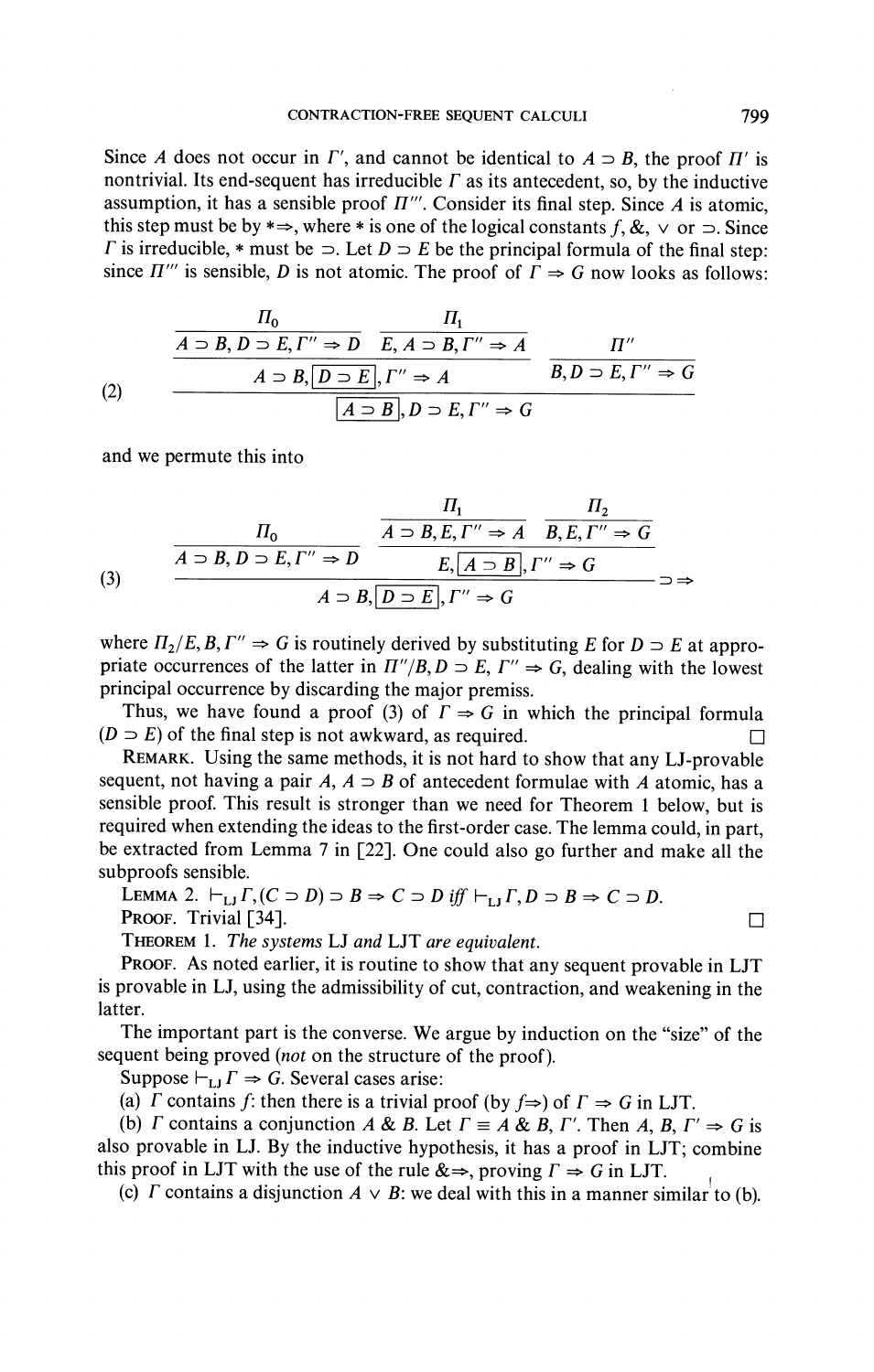(d) *F* contains a pair *A*,  $A \supset B$  where *A* is atomic. Let  $\Gamma \equiv A$ ,  $A \supset B$ ,  $\Gamma'$ . Then A, B,  $\Gamma' \Rightarrow G$  is also provable in LJ, since  $\vdash_{\mathsf{LJ}} B \Rightarrow A \supset B$ . By the inductive hypothesis, it has a proof in LJT; combine this proof in LJT with the use of the rule  $\Rightarrow$   $\Rightarrow$  1, proving  $\Gamma \Rightarrow G$  in LJT.

(e) Otherwise,  $\Gamma$  is irreducible. By Lemma 1,  $\Gamma \Rightarrow G$  has an LJ proof where the principal formula is either on the right, or is an implication  $A \supset B$  on the left and A is not atomic. If the final step is by axiom,  $\Rightarrow \&$ ,  $\Rightarrow \vee$ , or  $\Rightarrow \Rightarrow$ , we inductively have a proof in LJT, since in each case the premiss has (or the premisses have) lower size than the conclusion. The only difficulty arises with the  $\Rightarrow$  rule. Suppose the final step is by means of this rule, with  $A \supset B$  being the principal formula, and  $A \supset B$ ,  $\Gamma' \Rightarrow G$  the conclusion. Consider the various possible forms of A.

(i) If A is a conjunction (C & D), then, since in LJ (C & D)  $\supset B$  iff  $C \supset (D \supset B)$ , we may also prove  $C \supset (D \supset B)$ ,  $\Gamma' \Rightarrow G$  in LJ. By induction, we find a proof of this in LJT, to which we append an instance of the  $\Rightarrow \Rightarrow$ , rule.

(ii) Similarly, if A is a disjunction  $(C \vee D)$ , we inductively prove  $C \supset B$ ,  $D \supset B$ ,  $\Gamma' \Rightarrow G$  in LJT and append an instance of the  $\supset \Rightarrow$  rule.

(iii) Suppose A is an implication  $(C \supset D)$ . So, the conclusion

$$
A \supset B, \Gamma' \Rightarrow G
$$

follows in LJ from the LJ-provable premisses

$$
A \supset B
$$
,  $\Gamma' \Rightarrow A$  and  $B, \Gamma' \Rightarrow G$ 

But, in LJ,  $A \supset B$ ,  $\Gamma' \Rightarrow A$  iff  $D \supset B$ ,  $\Gamma' \Rightarrow A$ , by Lemma 2. This second sequent is of lower size than  $A \supset B$ ,  $\Gamma' \Rightarrow G$ , so has, by the inductive hypothesis, a proof in LJT. Similarly, so does B,  $\Gamma' \Rightarrow G$ . Combine these with the use of the rule  $\Rightarrow \Rightarrow_4$ .

(iv) Suppose A is absurdity, f. Since  $f \supset B$  is vacuously provable,  $A \supset B$ ,  $\Gamma' \Rightarrow G$  iff  $\Gamma' \Rightarrow G$  in LJ. By the inductive hypothesis, the latter has a proof in LJT. Combine this with the use of the weakening rule in LJT. □

Since the rules of cut and contraction are admissible in LJ, these rules are admissible also in LJT. (A direct proof of cut-elimination for LJT seems difficult.)

The system LJT of rules, treated in reverse as problem reduction rules, is terminating: any search for a proof will terminate in either success or failure. There is no need to use a stack and check for looping: for each rule, the move from conclusion to premisses replaces a sequent by zero or more sequents of lower size, where "size" is as explained in  $\S$ 2. So we have a simple decision algorithm for zero-order intuitionistic logic. (In contrast to the case of classical logic, the order in which we choose to use these rules is important: some choices may have to be undone. Tennant [31] has described some heuristics for making such choices.)

Note that, with minor variations, this technique applies also to *minimal logic*.

§4. Contraction-free multi-succedent calculi. In practice, a multi-succedent calculus is convenient for implementation: one can then share code easily with an implementation for the classical case, and also postpone decisions about which disjunct (of a disjunctive formula on the right) should be chosen.

Dragalin [6] gives, as noted above, a convenient formalisation of such a calculus, GHPC. It looks as follows; the asterisks are to suggest "zero or more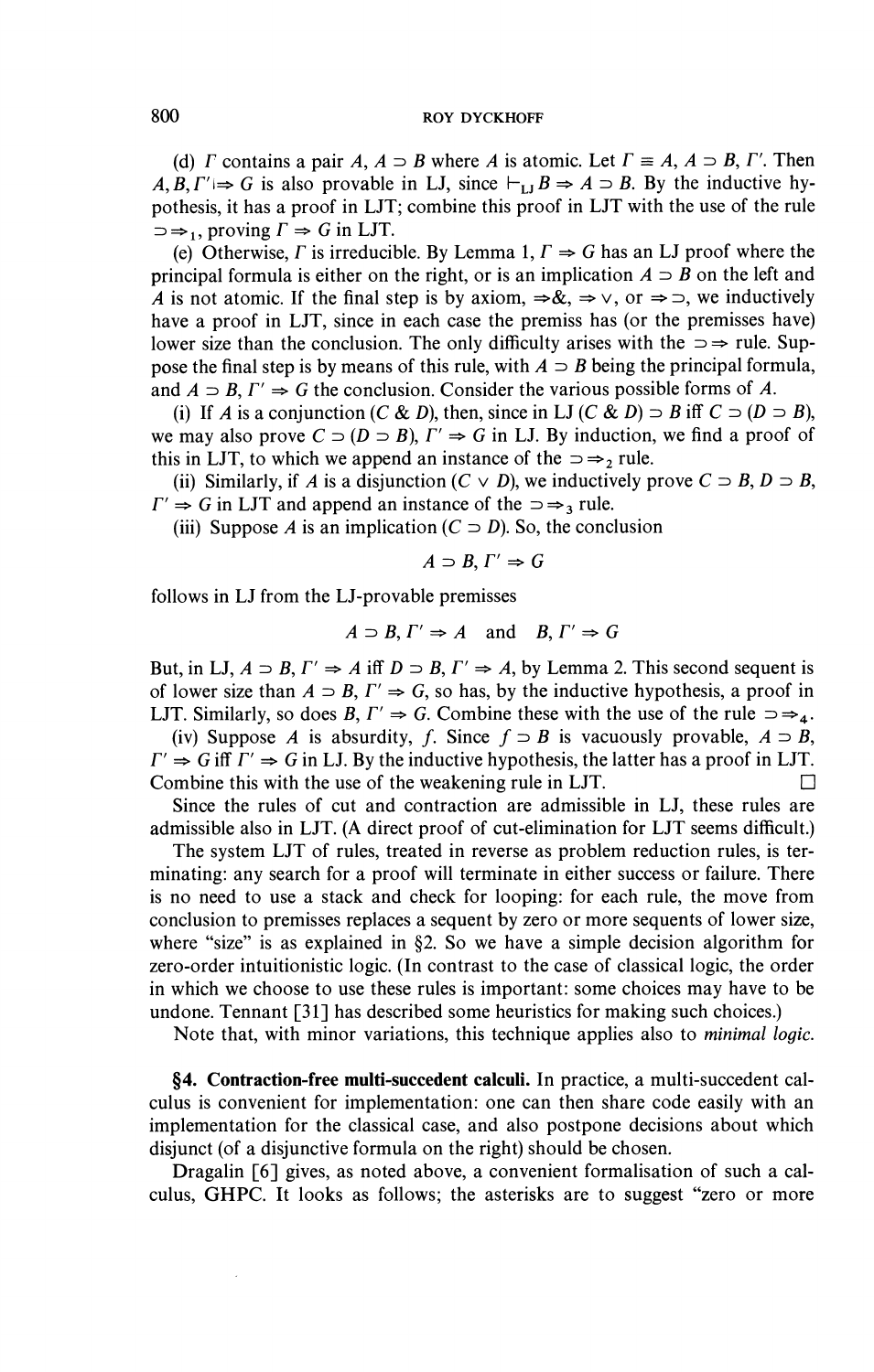formulae" on the right:

Axiom\*  
\n
$$
A, \Gamma \Rightarrow A, \Delta
$$
  
\n $A, B, \Gamma \Rightarrow \Delta$   
\n $A, B, \Gamma \Rightarrow \Delta$   
\n $\Rightarrow \&$   
\n $\frac{1}{A \& B}, \Gamma \Rightarrow \Delta$   
\n $\Rightarrow \&$   
\n $\frac{1}{A \& B}, \Gamma \Rightarrow \Delta$   
\n $\Rightarrow \&$   
\n $\frac{1}{A \& B}, \Gamma \Rightarrow \Delta$   
\n $\Rightarrow \vee$   
\n $\frac{1}{A \lor B}, \Gamma \Rightarrow \Delta$   
\n $\Rightarrow \vee$   
\n $\frac{1}{A \lor B}, \Gamma \Rightarrow \Delta$   
\n $\Rightarrow \vee$   
\n $\frac{1}{A \lor B}, \Delta$   
\n $\Rightarrow \vee$   
\n $\frac{1}{A \lor B}, \Delta$   
\n $\Rightarrow \Rightarrow$   
\n $\frac{1}{A \lor B}, \Delta$   
\n $\Rightarrow \Rightarrow$   
\n $\frac{1}{A \lor B}, \Delta$   
\n $\Rightarrow \Rightarrow$   
\n $\frac{1}{A \lor B}, \Delta$   
\n $\Rightarrow \Rightarrow$   
\n $\frac{1}{A \lor B}, \Delta$   
\n $\Rightarrow \Rightarrow$   
\n $\frac{1}{A \lor B}, \Delta$   
\n $\Rightarrow \Rightarrow$   
\n $\frac{1}{A \lor B}, \Delta$   
\n $\Rightarrow \Rightarrow$   
\n $\frac{1}{A \lor B}, \Delta$   
\n $\Rightarrow \Rightarrow$   
\n $\frac{1}{A \lor B}, \Delta$   
\n $\frac{1}{A \lor B}, \Delta$   
\n $\frac{1}{A \lor B}, \Delta$   
\n $\frac{1}{A \lor B}, \Delta$   
\n $\frac{1}{A \lor B}, \Delta$   
\n $\frac{1}{A \lor B}, \Delta$   
\n $\frac{1}{A \lor B}, \Delta$ 

(In fact,  $\lceil 6 \rceil$  restricts the axiom\* rule to atomic A, and then shows that the more general use is admissible.) The rules are valid with respect to LJ, if we consider the meaning of a sequent with several formulae in the succedent to be that of the sequent made by disjoining those formulae together. Note that all the rules are invertible, except for the last two: but the last is invertible for empty  $\Delta$ . [6] shows that weakening, contraction and cut are admissible rules.

Now,  $\Rightarrow^*$  is the only rule we have to change: we do it just by changing all occurrences of the goal formula metavariable G in the new rules ( $\Rightarrow$   $\Rightarrow$  1,...,  $\Rightarrow$   $\Rightarrow$  4) of LJT into the formula multiset metavariable  $\Delta$ .

The new rules are now as follows:

$$
\Rightarrow_{1}^{*} \qquad \qquad \frac{B, A, \Gamma \Rightarrow \Delta}{A \supset B, A, \Gamma \Rightarrow \Delta} \text{ [ } A \text{ being atomic]}
$$

 $C \supset (D \supset B), \Gamma \Rightarrow \Delta$ <br>(C & D)  $\supset B, \Gamma \Rightarrow \Delta$  $\Rightarrow$ 

$$
\Rightarrow^*_{3} \qquad \qquad \frac{C \supset B, D \supset B, \Gamma \Rightarrow \Delta}{(C \vee D) \supset B, \Gamma \Rightarrow \Delta}
$$

$$
\Rightarrow^*_{4} \qquad D \Rightarrow B, \Gamma \Rightarrow C \Rightarrow D \qquad B, \Gamma \Rightarrow \Delta
$$
  

$$
(C \Rightarrow D) \Rightarrow B, \Gamma \Rightarrow \Delta
$$

## FIGURE 4

Our arguments of §§2 and 3 now go through with no essential changes. We thus obtain a contraction-free multi-succedent calculus for intuitionistic logic (with no contraction hidden in the  $\Rightarrow$  rule).

Note that, in contrast to the presentations in, for example, [7] and [35], the rule  $\Rightarrow^*$  of GHPC has no occurrence of  $\Delta$  in the succedent of the major premiss. A variant of the rule having such an occurrence would be admissible, but is not necessary for the translation of LJ proofs into the multi-succedent calculus GHPC. However, there is an advantage in having such an occurrence of  $\Delta$ : the rule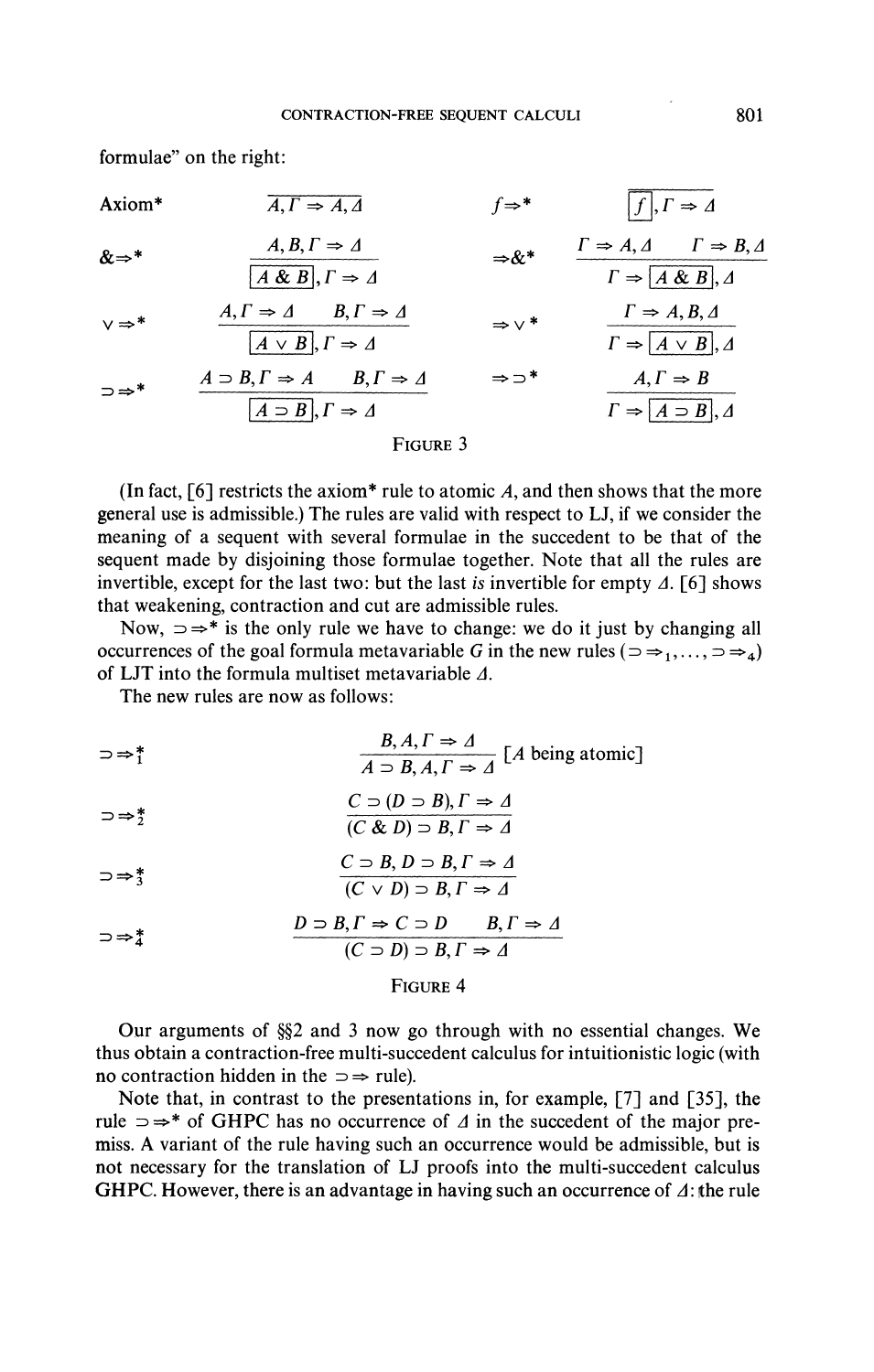is then invertible. On the other hand, the argument above would then no longer be correct: the difficulty would be in replacing the sequent  $(C \supset D) \supset B$ ,  $\Gamma' \Rightarrow C \supset D$ ,  $\Delta$  by  $D \supset B$ ,  $\Gamma' \Rightarrow C \supset D$ ,  $\Delta$  in (the multi-succedent variant of) the proof of Theorem 1. So, our argument is done in the context of Dragalin's system GHPC rather than in that of  $[7]$  or  $[35]$ .

However, the following rule is admissible, and strengthens the rule  $\Rightarrow \frac{*}{4}$ :

$$
\Rightarrow_{4}^{***} \qquad D \supset B, \Gamma \Rightarrow C \supset D, \Delta \qquad B, \Gamma \Rightarrow \Delta
$$

$$
(C \supset D) \supset B, \Gamma \Rightarrow \Delta
$$

Using it rather than the weaker rule  $\Rightarrow \frac{1}{4}$  is therefore permitted, but not obligatory. Unfortunately, this rule is still not invertible, except when  $\Delta$  is absurdity or empty. Which of the rules  $\Rightarrow^*_{4}$  and  $\Rightarrow^*_{4}$  should in practice be used is unclear.

§5. Natural deduction rules. Gentzen's formulation of LJ allows for the straightforward translation (cf.  $\lceil 1 \rceil$ ,  $\lceil 9 \rceil$ ,  $\lceil 16 \rceil$ , and  $\lceil 29 \rceil$ ) of LJ proofs into NJ deductions. For example, an instance of the rule  $\&\Rightarrow$  is translated into an instance of the rule &E (in the form that from  $A \& B$  we may infer both  $A$  and  $B$ ). An instance of the rule  $\Rightarrow$  translates into an instance of the rule  $\Rightarrow$  E (modus ponens) as follows:

$$
\frac{\Pi_0}{A \supset B, \Gamma \Rightarrow A} \qquad \frac{\Pi_1}{B, \Gamma \Rightarrow G}
$$
\n
$$
\boxed{A \supset B}, \Gamma \Rightarrow G
$$

is translated to the deduction having  $A \supset B$  and the formulae in  $\Gamma$  as assumptions, and G as conclusion: since from  $A \supset B$  and  $\Gamma$  we have (in the translation of  $\Pi_0$ ) deduced A, we may write B under the pair  $A \supset B$  and A, appeal to modus ponens, and fill in the gap between B (with  $\Gamma$ ) and G by entering the translation of  $\Pi_1$ .

The new rules of LJT correspond to the replacement, in NJ, of modus ponens by the following rules:

$$
\frac{A \supset B \qquad A}{B} [A \text{ is atomic}] \text{ MP}_1
$$
  
\n
$$
\frac{(C \& D) \supset B}{C \supset (D \supset B)} \text{ MP}_2 \qquad \frac{(C \lor D) \supset B}{C \supset B} \text{ MP}_{3a} \qquad \frac{(C \lor D) \supset B}{D \supset B} \text{ MP}_{3b}
$$
  
\n
$$
\frac{(C \supset D) \supset B \qquad C \supset D[D \supset B]}{B} \text{ MP}_4
$$
  
\nFIGURE 5

where the parenthesised  $[D \supset B]$  in the rule MP<sub>4</sub> indicates its discharge as an assumption from the second premiss.

It is of interest to see how the deductions got by this means can be transformed into standard natural deductions. Abramsky [1] gives a convenient formulation of the standard translation of sequent calculus proofs into natural deduction proofs. Adopting roughly his notation (in his §2.2), and introducing appropriate new constants apply\_atom, curry, left, right, and apply\_imp, the new natural deduction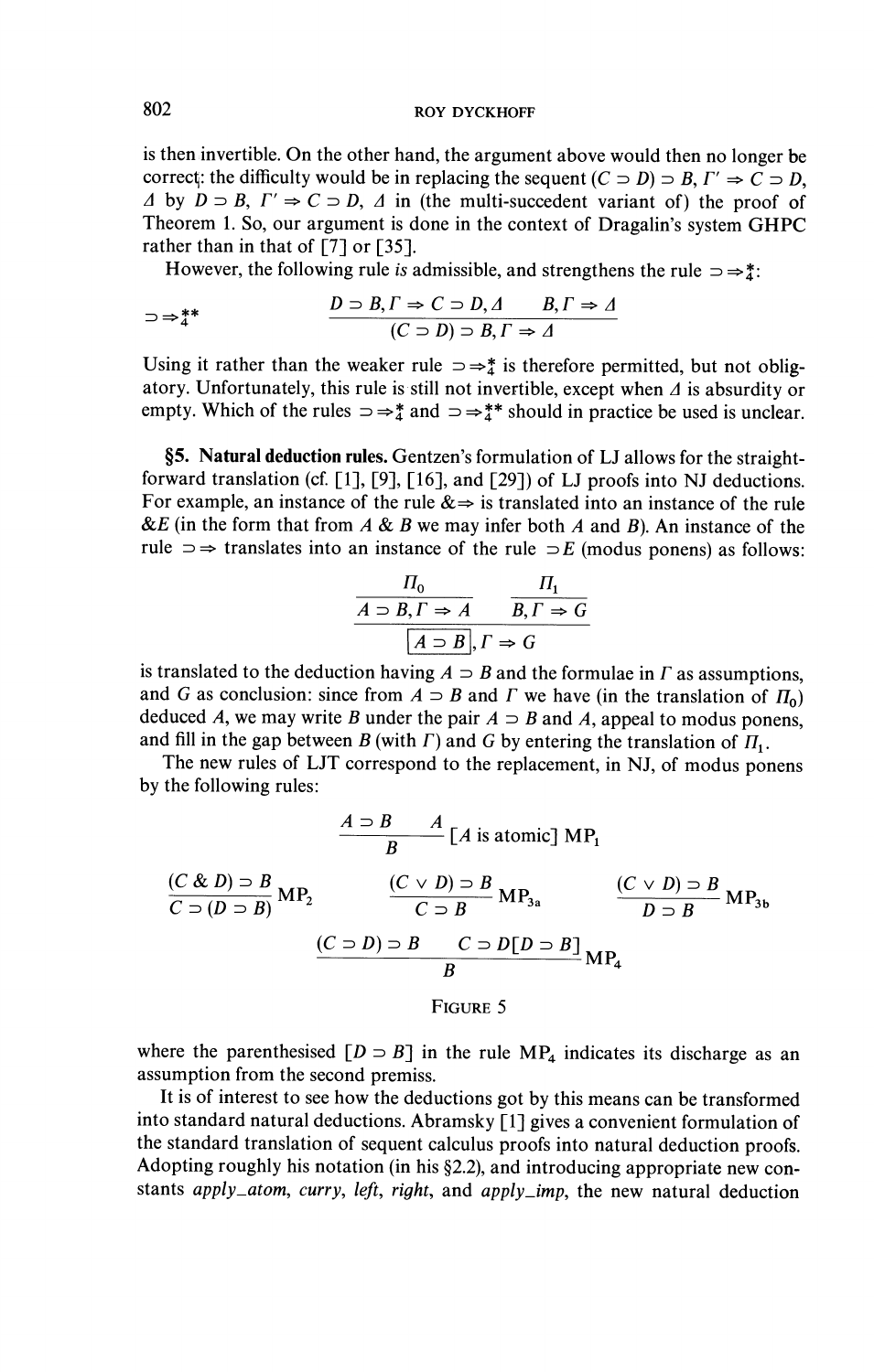rules (with annotations connoting proofs) look like

$$
\frac{p:A \supset B \qquad q:A}{\text{apply\_atom}(p,q):B} [A \text{ is atomic}] \text{ MP}_1
$$
\n
$$
\frac{p:(C \& D) \supset B}{\text{curry}(p):C \supset (D \supset B)} \text{ MP}_2
$$
\n
$$
\frac{p:(C \lor D) \supset B}{\text{left}(p):C \supset B} \text{ MP}_{3a} \qquad \frac{p:(C \lor D) \supset B}{\text{right}(p):D \supset B} \text{ MP}_{3b}
$$
\n
$$
\frac{p:(C \supset D) \supset B}{\text{right}(p):D \supset B} \text{ MP}_3
$$
\n
$$
\frac{p:(C \supset D) \supset B}{\text{apply\_imp}(p,q):B} \text{ MP}_4
$$
\n
$$
\text{FIGURE 6}
$$

The appropriate labelling rules for the new sequent calculus rules are then

$$
\Rightarrow_{1} \frac{x:B, a:A, A \Rightarrow g:G}{p:(A \supset B), a:A, A \Rightarrow [apply\_atom(p, a)/x]g:G} [A being atomic]
$$
\n
$$
\Rightarrow_{2} \frac{x:(C \supset (D \supset B)), \Gamma \Rightarrow g:G}{p:((C \& D) \supset B), \Gamma \Rightarrow [curry(p)/x]g:G}
$$
\n
$$
\Rightarrow_{3} \frac{x:(C \supset B), y:(D \supset B), \Gamma \Rightarrow g:G}{p:((C \vee D) \supset B), \Gamma \Rightarrow [left(p)/x, right(p)/y]g:G}
$$
\n
$$
\Rightarrow_{4} \frac{z:(D \supset B), \Gamma \Rightarrow q(z):(C \supset D) \qquad x:B, \Gamma \Rightarrow g:G}{p:((C \supset D) \supset B), \Gamma \Rightarrow [apply\_imp(p, q)/x]g:G}
$$

FIGURE 7

By this means, we may label LJT proofs with typed lambda calculus terms as witnesses: these terms can be traversed to obtain natural deductions (in NJT). To obtain an NJ deduction it suffices to use the definitions

 $\sim$ 

$$
curry(p) =_{def} \lambda x. \lambda y. apply(p, \langle x, y \rangle)
$$
  
left(p) =\_{def} \lambda x. apply(p, inl(x))  
right(p) =\_{def} \lambda x. apply(p, inr(x))  
apply\_atom(p,q) =\_{def} apply(p,q)  
apply\_imp(p,q) =\_{def} apply(p,q(\lambda y. apply(p, \lambda x.y)))

interpreting the deductions of NJT into those of NJ. (These will not necessarily be normal deductions, but can be normalised in the usual way.)

Not every NJ deduction can be obtained in this way, even allowing for standard conversions. By König's lemma, since LJT is finitely branching and proofs of a given formula are of bounded depth, any formula can only have a finite number of proofs in LJT. But the formula  $(p \supset p)$   $\supset (p \supset p)$ , where p is an atom, has infinitely many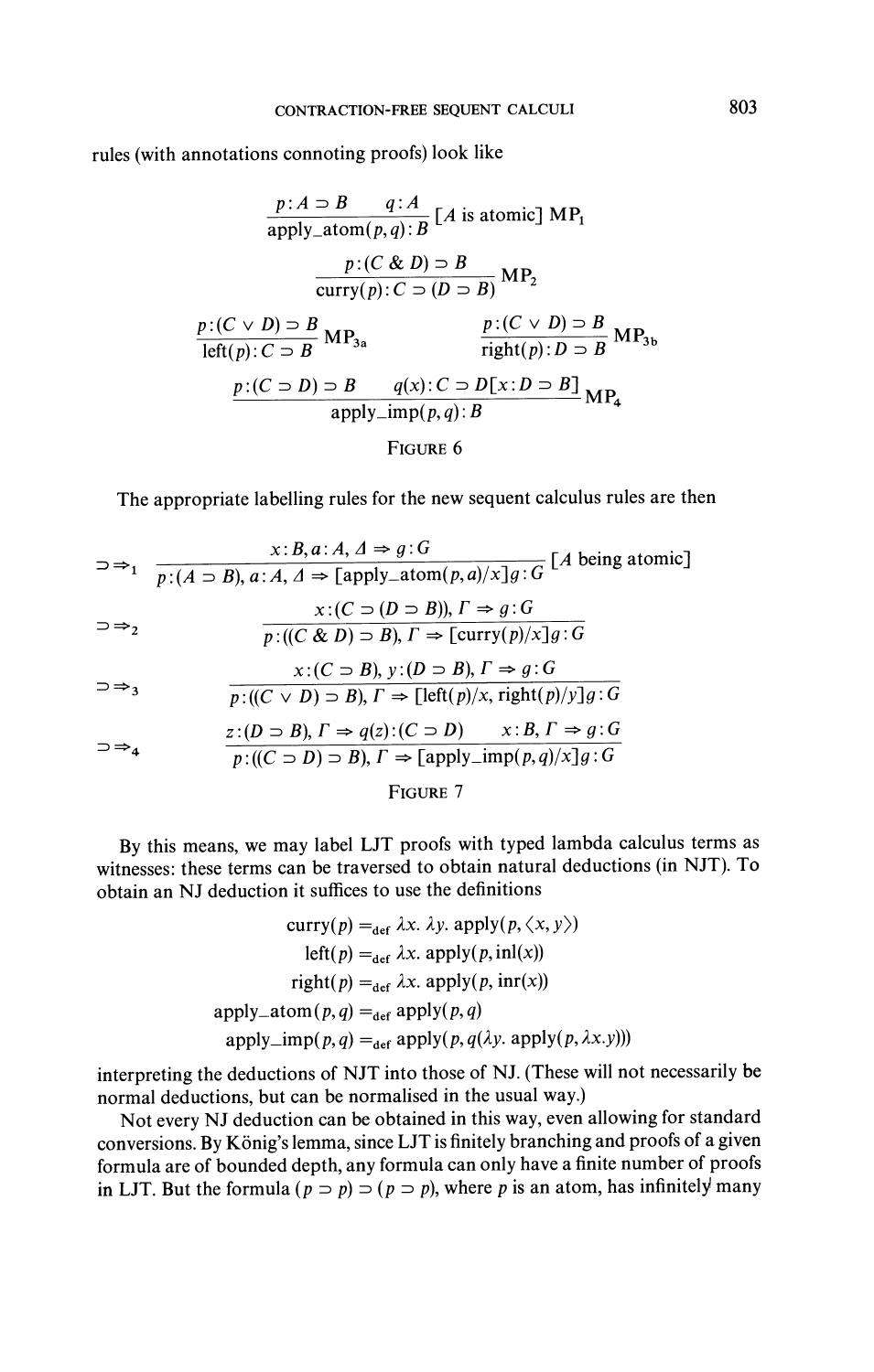#### **ROY DYCKHOFF**

distinct deductions in NJ: the Church numerals (for  $p$ ). (In fact, in LJT we can only construct proofs representing the numerals for zero and one.) This limitation is regrettable, since functional programming encourages us to look at ways of generating proofs mechanically.

§6. First-order intuitionistic calculi. These ideas extend to some extent to the first-order case. It is easy to handle formulae of the form  $(\exists x)A(x)$   $\supset B$ , using the equivalence (provable even in minimal logic)

$$
(\exists x) A(x) \supset B \leftrightarrow (\forall x) (A(x) \supset B),
$$

where the bound variable x is not free in B. But formulae of the form  $(\forall x)A(x) \supset B$ are problematic. An early version of this paper gave appropriate sound rules, which are complete in a weak sense: for any provable formula, a suitable choice of a parameter (similar to the *Q-depth* parameter in [12]) allowed a successful proof search. We refer to Hudelmaier's unpublished [18] for full details of a similar approach.

§7. Implementation. The system LJT of rules has been implemented in Prolog as part of the MacLogic system [8], used in teaching various first-order logics. This system includes some theorem provers (for classical, intuitionistic, and minimal logic), intended to be fast at solving problems but allowed to be slower when failing, in order to warn students of unsuccessful tactics for problem decomposition.

§8. Applications. Pitts [28] reports applications of LJT to show that, in intuitionistic logic, quantification over propositional variables can be modelled in what we call the zero-order calculus, with nice applications to the theory of Heyting algebras.

Hodas and Miller [17] illustrate the use of LJT in a generic theorem-prover based on linear logic, encoding LJT in about 15 lines of Prolog.

Tennant [31] describes a theorem-prover for minimal zero-order logic (with an extension to intuitionistic relevant logic in mind), where the looping tests are replaced by use of a natural deduction version of the rules of LJT. He reports that this led to a fourfold increase in performance on a wide range of difficult problems.

§9. Related work. Vorob'ev [33], [34] described a decision algorithm for IPC based on similar considerations. The present article may be regarded in part as a restatement of this relatively ancient Soviet work: it is offered however as a clarification and simplification, in the knowledge that the technique is now being reinvented and exploited. The sequent calculus lying behind Vorob'ev's algorithm in [34] is concealed by the pre-processing of sequents into a normal form (using the distributive laws); his algorithm also takes advantage of the equivalence (for negated goals) of the intuitionistic decision problem with the classical one. See [25] for a summary of some of the related Soviet work.

Hudelmaier [18], [19] invented the same calculus as LJT. His argument is similar to ours, but (like Vorob'ev) avoids the use of multiset orderings in favour of constructive techniques, from which one can extract explicit (but useless) theoretical bounds on the relationship between the depths of the LJ proof and of the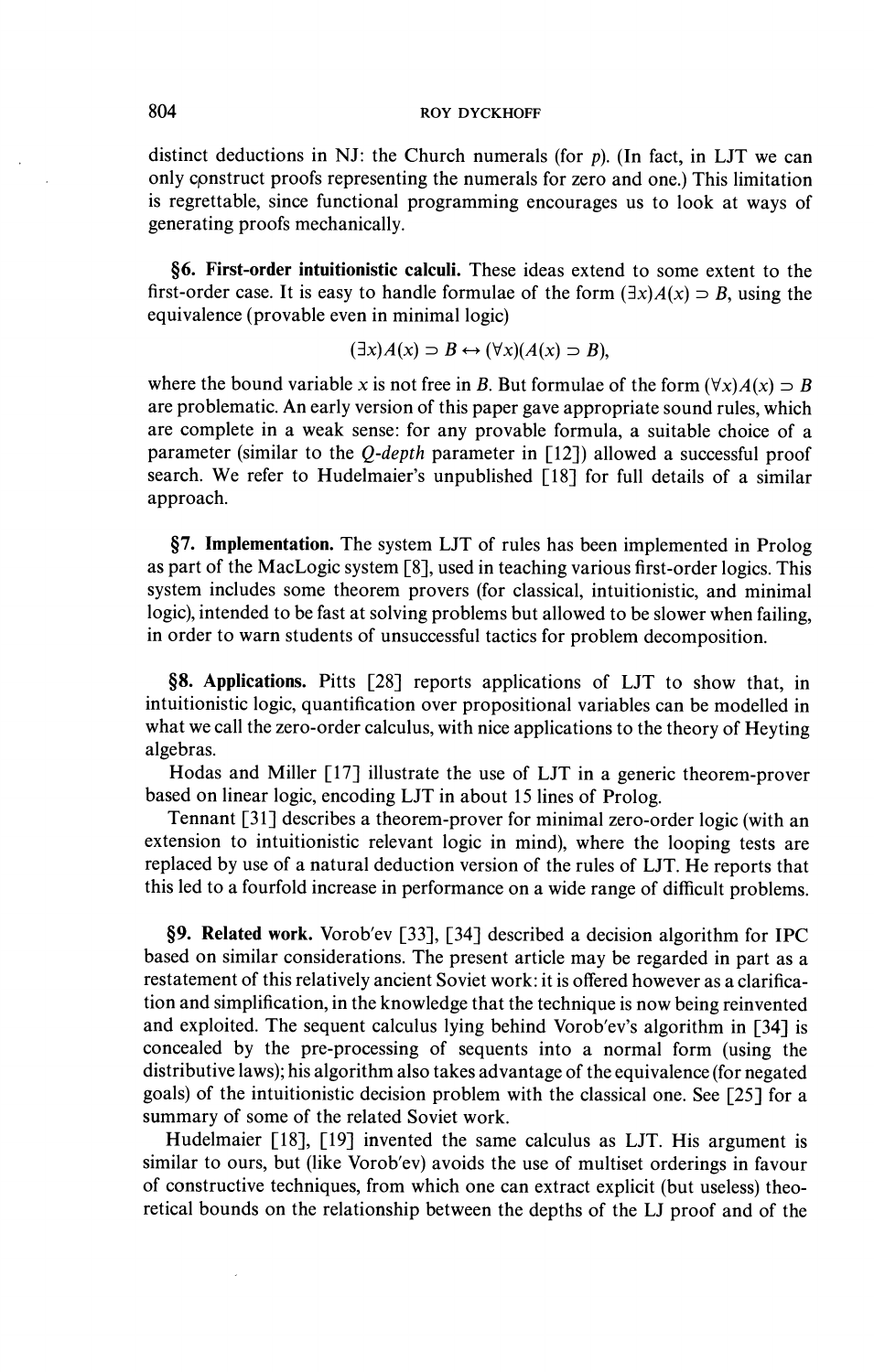LJT proof. He has refined it into an  $O(n \log n)$ -SPACE solution [20] to the decision problem for IPC. (From Statman's work, this problem is known to be PSPACEcomplete. In the worst case, the obvious algorithm based on LJT uses space exponential in the size of the sequent being proved. Our own view is that this is not a serious problem in practice.)

Lincoln et al. [23] report on the use of a calculus IIL\* nearly identical to LJT, for a translation of intuitionistic sequents to linear logic sequents (in the calculus IMALL): this differs from Girard's translation [16] in not using the modal operators (!, ?), but still preserves provability. IIL\* is restricted to the implicational fragment of intuitionistic logic, and differs from LJT in the rule for introduction of the implication  $A \supset B$  on the left when A is atomic: rather than allowing this only when  $A$  is already in the remaining context  $\Gamma$ , it just requires the derivability of  $A$ from  $\Gamma$ . IIL<sup>\*</sup> is obviously sound, and its completeness follows trivially from that of LJT (but not conversely). For automated proof search, we prefer the use of LJT, since it avoids work done trying to derive  $A$  in favour of waiting until it is obvious: but IIL<sup>\*</sup> is the right calculus to use for the translation to IMALL.

As a solution to the looping problem, Van Gelder [32] proposes the tortoise and hare technique: this requires maintenance of a stack of subproblems being solved, and two pointers thereinto, which move at different speeds: if there is a loop, then the pointers will eventually point at different occurrences of the same problem. We have not examined this approach in any detail, believing it to have similar disadvantages to the maintenance of a stack with a more expensive and more frequent check, but with earlier detection of looping.

Gabbay [14] proposes the bounded restart rule: this requires that a history be kept of the search, but allows that when an atomic goal is to be proved, one may restart the search at points after earlier occasions when the same goal was investigated.

Slaney [30] reports that his theorem prover (for minimal logic) first tries to apply the  $\Rightarrow$  rule without keeping the principal formula in the antecedent, and only on failure tries the proper rule. He reports that "it uses a simple loop detector which in practice does not seem to slow it down much, though on really large problems it probably would be expensive".

One possible decision method for IPC is to use the Gödel-McKinsey-Tarski translation of intuitionistic problems into S4, and then to use a decision procedure for S4. Fitting [10], [11] argues that although one can in principle use a periodicity test as part of such a decision procedure, in practice "such a test would be quite expensive", and he therefore recommends use of a modal depth counter. Wallen [35] describes (for zero-order S5) how to calculate the *multiplicity* (essentially an upper bound on the number of times any formula may need to be duplicated), and comments that similar techniques could be developed for the other modal logics.

It is not clear how effective such a multiplicity is at constraining the search. Franzén [13] shows how to calculate such multiplicities for IPC; but he abandoned this approach in favour of a technique (implication-locking) of retaining implicative formulae in the major premiss of the  $\Rightarrow$  rule, but inhibiting their use until more information is available. Tennant [31] describes a similar technique, fettering.

Beeson [2] describes a (first-order) theorem-prover GENTZEN, implemented in Prolog, with loop-checking to avoid nontermination, and discusses related work.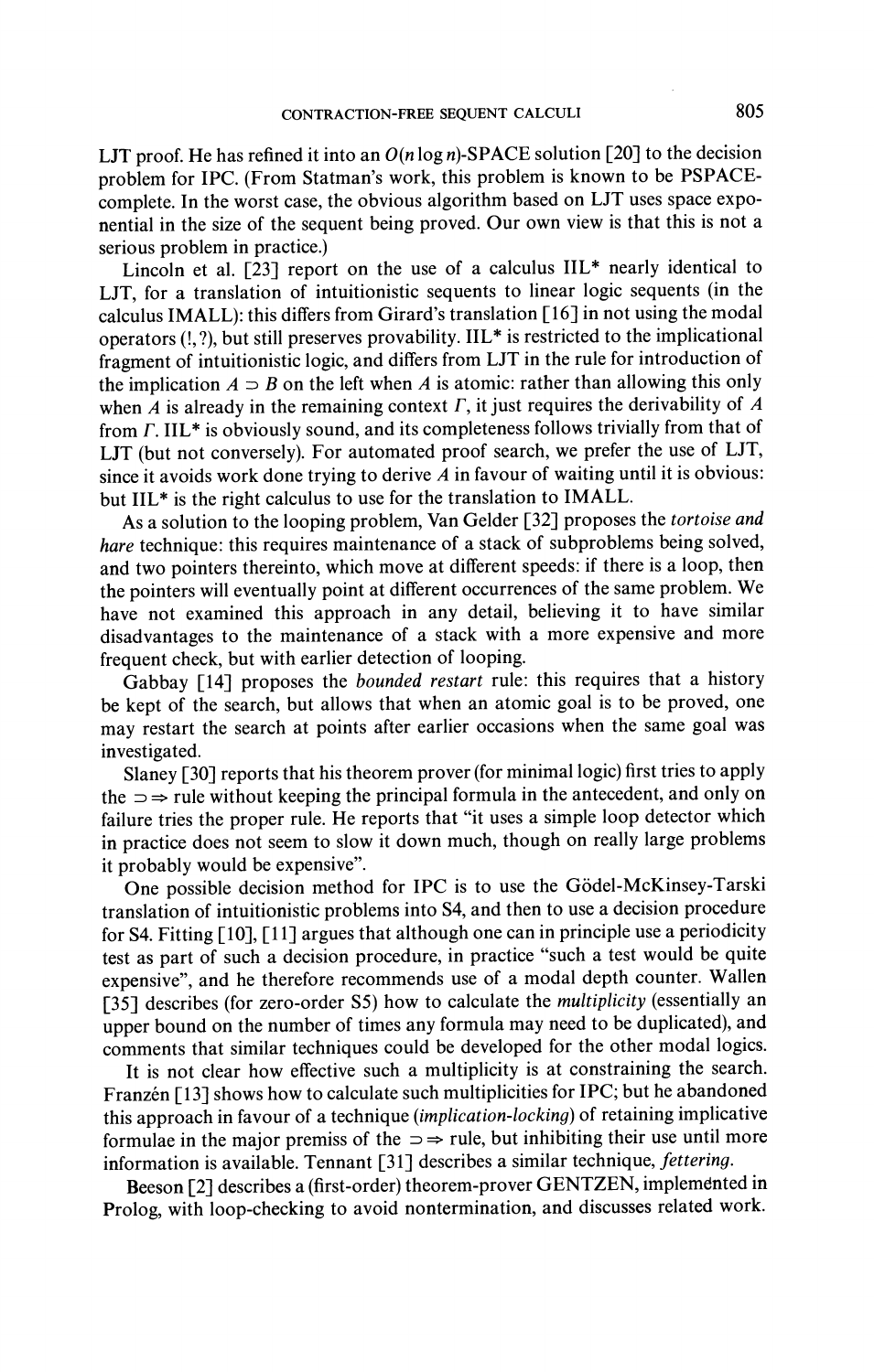### **ROY DYCKHOFF**

It would be interesting to see whether a combination of the rules for LJT with the matrix methods of Bibel, Andrews and Wallen [35] would be effective.

Other authors use techniques which avoid the problem by other means: for example, recent Soviet work [24] has been based on pre-processing to normal form, and then the use of a form of "resolution". Such techniques are outwith the scope of this paper's consideration of techniques for controlling or avoiding duplication.

Note also that there is no connection with the work of Dardzhania [3], or that of Ono and Komori [26], on variants of intuitionistic logic with no contraction rule: these weaken the logic, rather than reformalise the same logic.

§10. Conclusion. We have shown the correctness and completeness of a variant of Gentzen's calculus LJ for zero-order intuitionistic logic, having no contraction rule and so having good termination properties when viewed as a system of problem reduction rules. This can be used as the basis for a simple decision procedure for this logic, which, in contrast to the direct use of LJ, needs no tests for looping. Proofs obtained by this means translate easily into natural deductions. The same variation can be applied to two multi-succedent calculi.

§11. Acknowledgements. Thanks for helpful comments are due to Gianluigi Bellin, Tony Davie, Dov Gabbay, Jörg Hudelmaier, Mike Livesey, Neil Leslie, Michel Levy, Dale Miller, Birgit Moser, Andy Pitts, André Scedrov, Neil Tennant and Lincoln Wallen. Special thanks are due to the authors of the various unpublished papers and reports listed below, and to Grigori Mints for pointing me to the Soviet literature. Per Martin-Löf gently drew the duplication problem of LJ to my attention, as an issue which theorem provers (such as mine in 1986) often ignored.

#### **REFERENCES**

[1] SAMSON ABRAMSKY, Computational interpretations of linear logic, technical report DOC 90/20, Imperial College, London; Theoretical Computer Science, to appear.

[2] MICHAEL BEESON, Some applications of Gentzen's proof theory in automated deduction, Extensions of logic programming workshop, 1989 (P. Schroeder-Heister, editor), Lecture Notes in Computer Science, vol. 475, Springer-Verlag, Berlin, 1991, pp. 101–156.

[3] G. K. DARDZHANIA, Intuitionistic system without contraction, Polish Academy of Sciences, Institute of Philosophy and Sociology, Bulletin of the Section of Logic, vol. 6 (1977), pp. 2-8.

[4] NACHUM DERSHOWITZ and ZOHAR MANNA, Proving termination with multiset orderings, Communications of the ACM, vol. 22 (1979), pp. 465-476; Automata, languages and programming: sixth colloquium (ICALP '79), Lecture Notes in Computer Science, vol. 71, Springer-Verlag, Berlin, 1979, pp. 188–202.

[5] KOSTA DOŠEN, A note on Gentzen's decision procedure for intuitionistic propositional logic, Zeitschrift für Mathematische Logik und Grundlagen der Mathematik, vol. 33 (1987), pp. 453-456.

[6] ALBERT GRIGOREVICH DRAGALIN, Mathematical intuitionism-introduction to proof theory, Translations of Mathematical Monographs, vol. 67, American Mathematical Society, Providence, Rhode Island, 1988.

[7] MICHAEL DUMMETT, Elements of intuitionism, Clarendon Press, Oxford, 1977.

[8] ROY DYCKHOFF, NEIL LESLIE and STEPHEN READ, MALT St Andrews (MacLogic-a proof assistant for first-order logic), Computerised Logic Teaching Bulletin, vol. 2, no. 1, St Andrews University, 1989, pp. 51-60.

[9] AMY FELTY, A logic program for transforming sequent proofs to natural deduction proofs, Extensions of logic programming workshop, 1989 (P. Schroeder-Heister, editor), Lecture Notes in Computer Science, vol. 475, Springer-Verlag, Berlin, 1991, pp. 157-178.

[10] MELVIN FITTING, Proof methods for modal and intuitionistic logics, Reidel, Dordrecht, 1983.

[11] - First-order modal tableaux, Journal of Automated Reasoning, vol. 4 (1988), pp. 191-213.